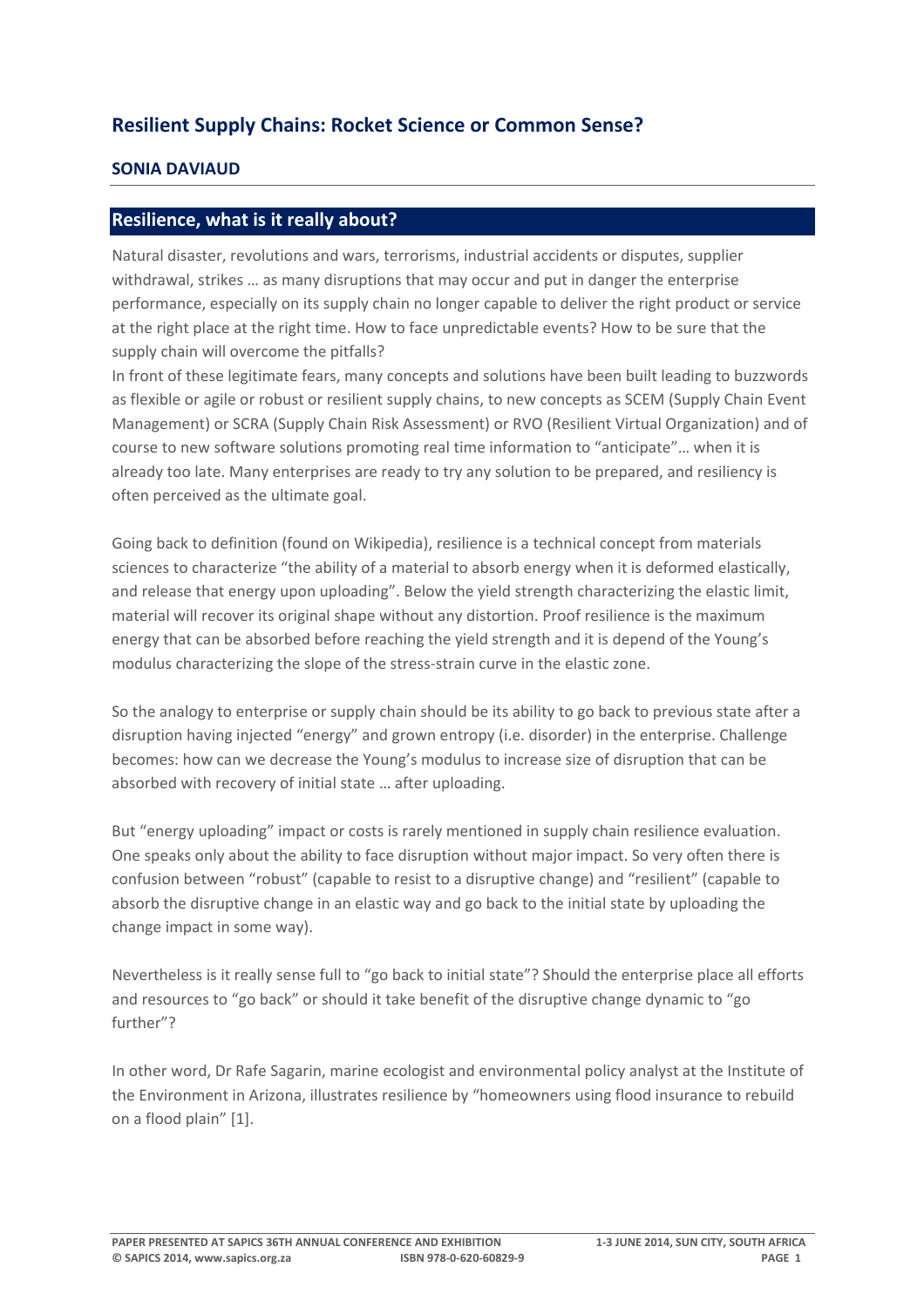## **Supply Chains buzzword capabilities**

Jan Husdal published on his blog in 2010 a review of how the four most common buzzword linked to Supply Chain (resilient, robust, flexible and agile) are used by different authors [2]. He emphasizes how there are several cases of use, and how resilience is often not standalone but said to be enabled by agility or flexibility or robustness or combination of these, depending upon the different authors.

As an example, Martin Christopher and Helen Peck from the Cranfield School of Management in UK in their research paper published in 2004 on Building the Resilient Supply Chain [3] identify agility as one of the four principles needed to create a resilient supply chains to manage and mitigate risk, together with (re)engineering of the Supply Chain with resilient features, promotion of supply chain collaboration and creation of a Supply chain risk management culture. Agility is then described in terms of visibility and velocity capabilities, to have the ability to quickly respond to unpredictable disruptions.

Jan Husdal then proposes a coherent set of definition for the four buzzwords:

- Flexibility: ability to plan/schedule adaptation to expected changes
- Agility: ability to adapt to unexpected changes
- Robustness: ability to withstand changes without adaptation
- Resilience: ability to survive changes despite suffering severe impact

Can/should a supply chain be the four at the same time? Based on the above definitions, it can easily be understood that only given combinations are existing corresponding to different SC models to serve different enterprise culture/strategy.

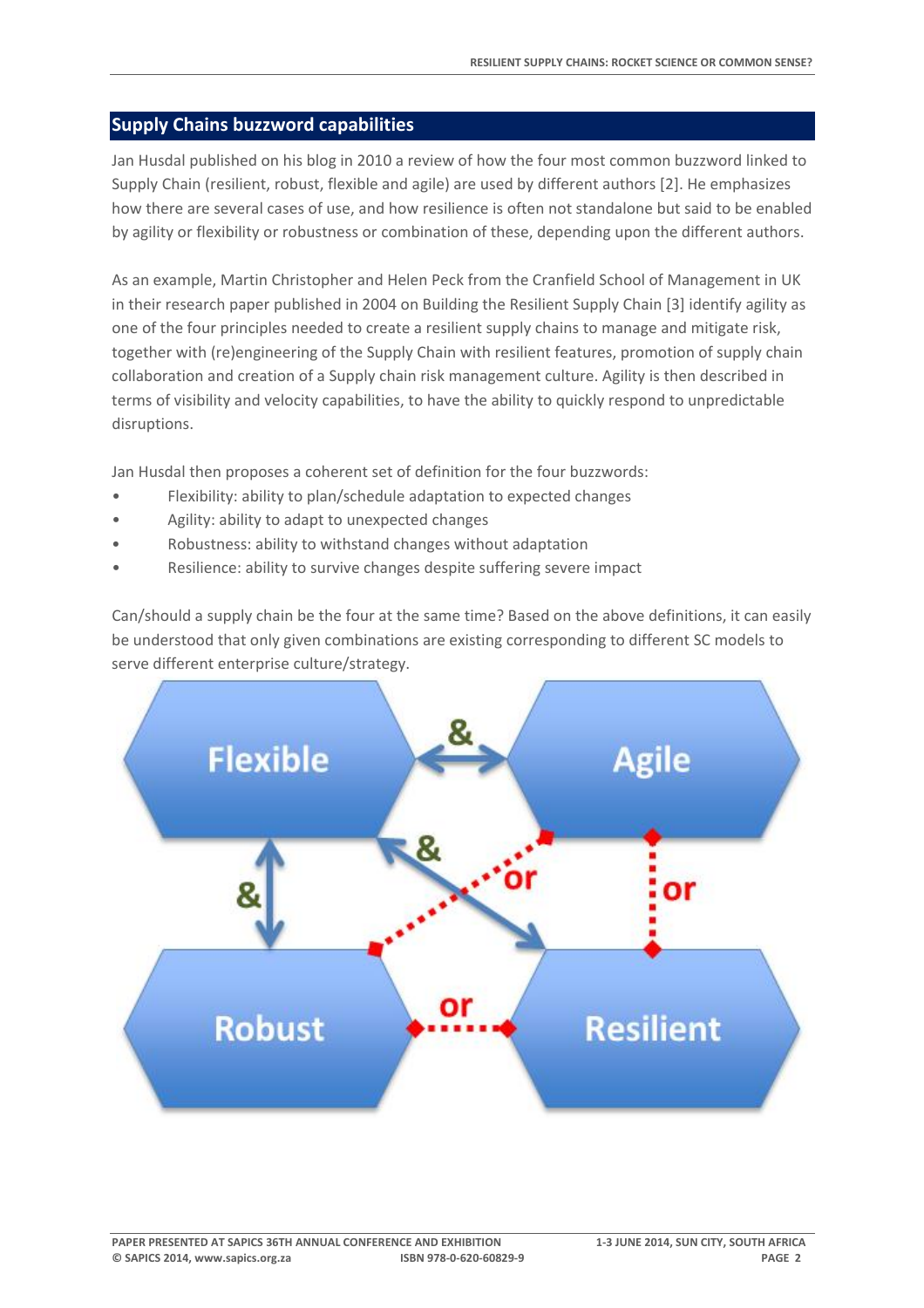Flexibility is the only characteristics compatible with the 3 others, but you are Robust or Resilient, Robust or Agile, Resilient or Agile. This may explain why flexibility is the most often mentioned needed capability.

A Flexible&Agile Enterprise is in constant adaptation to both expected and unexpected changes, capable to plan its transformation and to react, typical of a startup entering a market with a sound long term vision.

A Flexible&Robust Enterprise is planning everything, is strong enough to withstand any external changes and has the culture of dictating its law to the market … until a severe disruption is making its model fall into parts.

A Flexible&Resilient Enterprise is also planning everything, but with more elasticity when facing severe unexpected disruption, that enables the enterprise to survive, but which prevents it from growing, as it is very often in recovery phases from last disruption!

Erol Gelenbe and Yu Wang from Dept. of Electrical and Electronic Engineering at Imperial College [4] performed a very interesting tradeoff between agility and resilience based on mathematical modelling leading to the conclusion that they are contradictory properties between agents of the two concepts. Agents can be populations, companies, military units or even software code, and major disruptions are represented by viruses. Agile agents are destroyed by viruses but manage to escape by being in constant movements and/or attack the virus prior to be attacked. On the opposite, resilient agent are immunized to viruses and thus manage to survive when being attacked, but they are too slow and predictable to be successful when themselves attacking the viruses.

So how can one resist to major disruption and even take benefit of them? Agility or Resilience alone is not sufficient, and both are said to be incompatible!

#### **Adaptability: the ultimate Supply Chain capabilities?**

Dr Rafe Sagarin gives us a trail when explaining that life is not about going back to previous state, but in fact about continuous change and adaptability to external disruptions: "Life is about solving problems as they occur" [1].

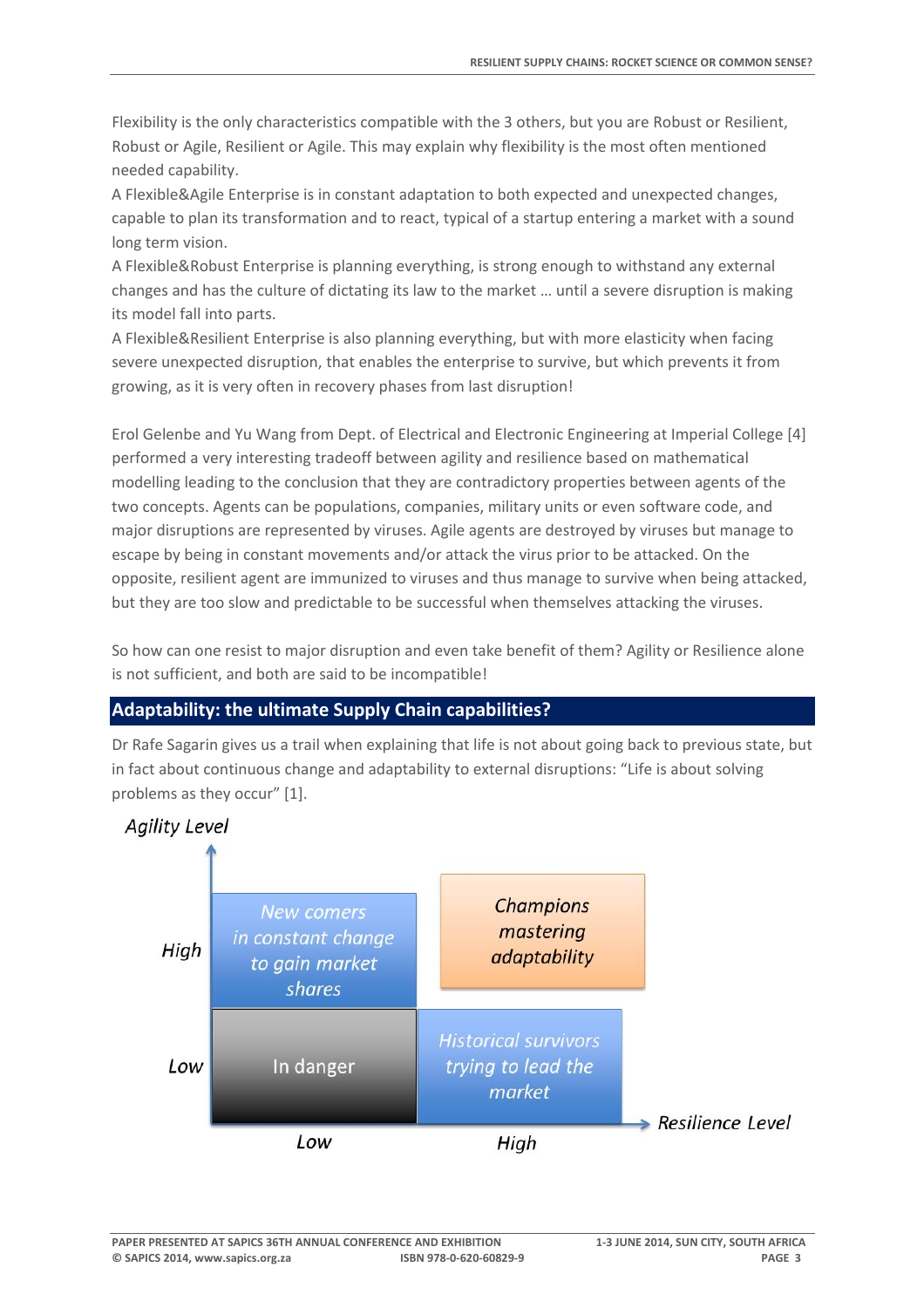Joseph McCann author of a book on "Mastering Turbulence in Teams and Organization" intuits similar conclusion by considering Agility and Resiliency as the "two sides of a single coin called adaptive capacity" that are mandatory to "master turbulence" [5], but he does not link directly the adaptability capability to the problem solving capability.

Focusing on solving problems may seem obvious… but enterprises and managers do not like "problems", they like "solutions". How often are solutions implemented just because they are said to be "best practice", "best of breed", "opportunities" or "hype topics"? Prior to solution implementation, was it carefully investigated which "problem" this solution would help to solve? And last but not least, has the enterprise a sufficient analysis of its problem root causes?

One of my favorite illustrations is a MRO Claim Department manager that was very proud to show all the implemented solutions to increase productivity in processing claims… but without a single word on actions to be undertaken to decrease the number of claims.

Identifying and understanding the faced or potential problems is thus the most important aspect of the adaptability capability, to focus on the right issue and define in which direction one has to change.

So in conclusion, one can say that "resilience", in the sense of taking benefit from major disruptions, is about the capability to analyze the occurring/expected problems and change towards a better stage, but not necessarily about going back to the previous stage.

## **Back to common sense**

In a stabilized ideal world or environment, without any unpredicted events, SCM is not even needed once the network has been designed, as material flow goes smoothly from supplier's supplier to supplier to plant to distribution center to customer, along predefined rules and procedures. It corresponds to a "laminar flow" state.

But in real world, problems or "turbulence" occur all the time with unexpected demand, capacity losses (shut down or strikes), product loss or damages, late deliveries from suppliers, over consumptions of production, unrespect of production plan, … not even speaking of natural disasters. All these turbulence can induce to some point a transition from laminar flow to chaos with unpredictable behavior. The issue is thus to capture signal of these "turbulence" or problems as soon as they occur to solve them before they induce an unstable stage.

Based on nearly 20 years of observations in various industries, from MTS (Make to Stock) to ETO (Engineer to Order), on both discrete manufacturing and process industries, I have built my convictions that problem analysis and problem solving in supply chain arena is very often relying on common sense:

1. What are the decisions I should have been capable to take to prevent the problem?

2. Are appropriate processes in place to give me the required information level to take on time the right decision?

3. Does everyone in the organization understand his/her role and contribution to these processes?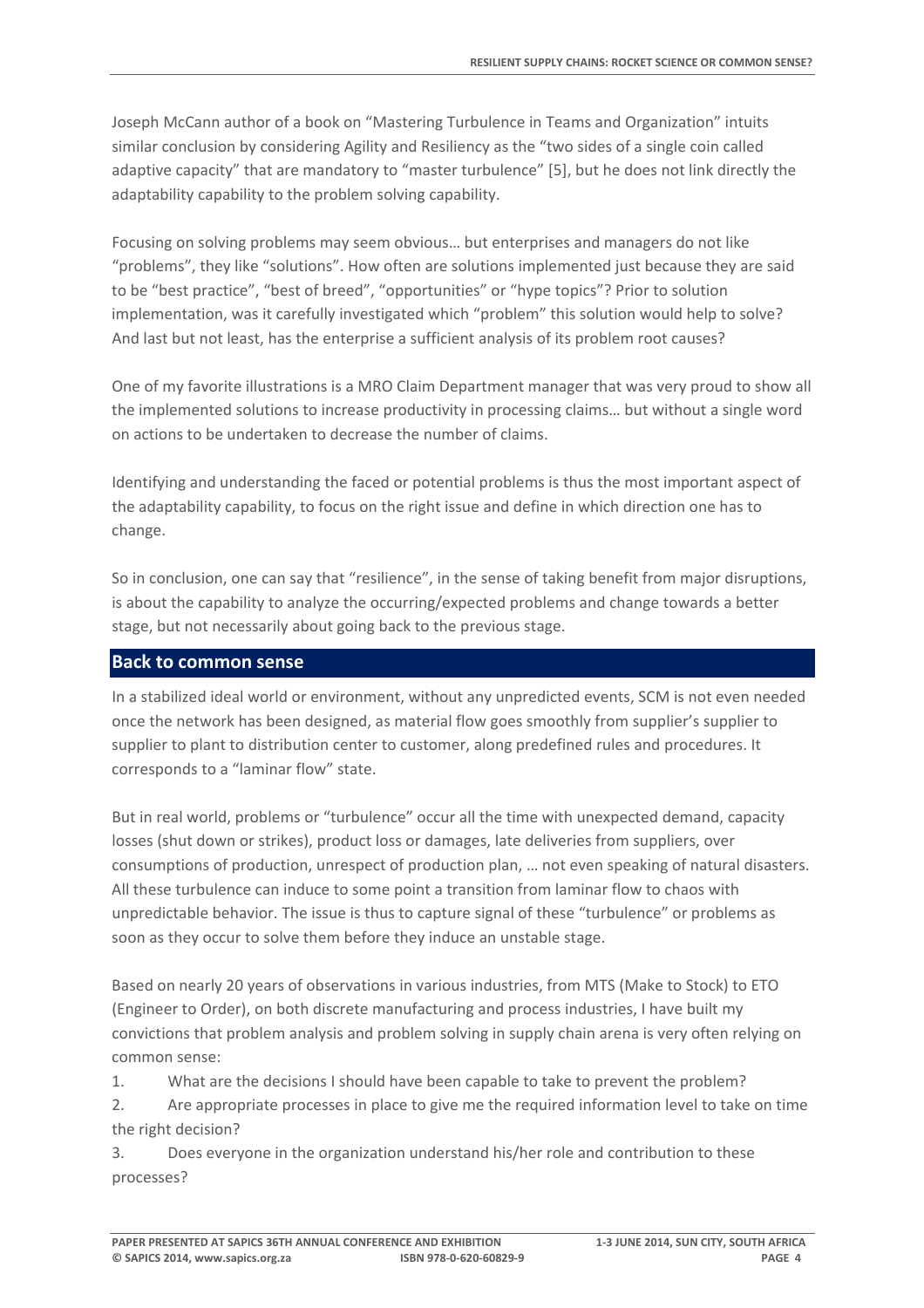Easy questions, that everyone from workshop to top management can understand, even if not being a supply chain expert. It is neither about reengineering nor ERP or APS deployment. It is basically about aligning the actors for efficient decision making. But many enterprises still face large difficulties in doing it.

It is not our intention to analysis in the rest of this presentation, why it is so complex, but to illustrate some "common sense" recommendations based on our experience.

#### **Inventory: to be taken as a stabilizer**

Considering that supply chain consists basically of different flows (material, information, cash and risk), analogy to fluid dynamics is straight forward.

In 2008, I investigated the different states of supply chain using a simplified phase diagram (T,p) [6]. "Pressure" is considered to be the level of standardization or structuration of the enterprise that contributes to constraints the supply chain. "Temperature" corresponds to the level of complexity of the supply chain in terms of number of actors that increases the risk of contradictory objectives and thus increased unrest of the chain.



## Pressure

**Complexity of the supply chain** 

 $\blacktriangleright$  Temperature

The Solid State for a supply chain would corresponds to a traditional logistics centered on the enterprise with few actors and thus little complexity but many redundancies and safety buffers, resulting in a static supply chain, working in push mode with ATP strategy (Available to Promise) and often overstocks.

The Gaseous State can be observed in extended supply chain with many actors and real time information extensive exchange, but few regulation or stabilization processes. It often induces over reaction and high sensitivity to any disturbances. Strategy is to integrate the chain to minimize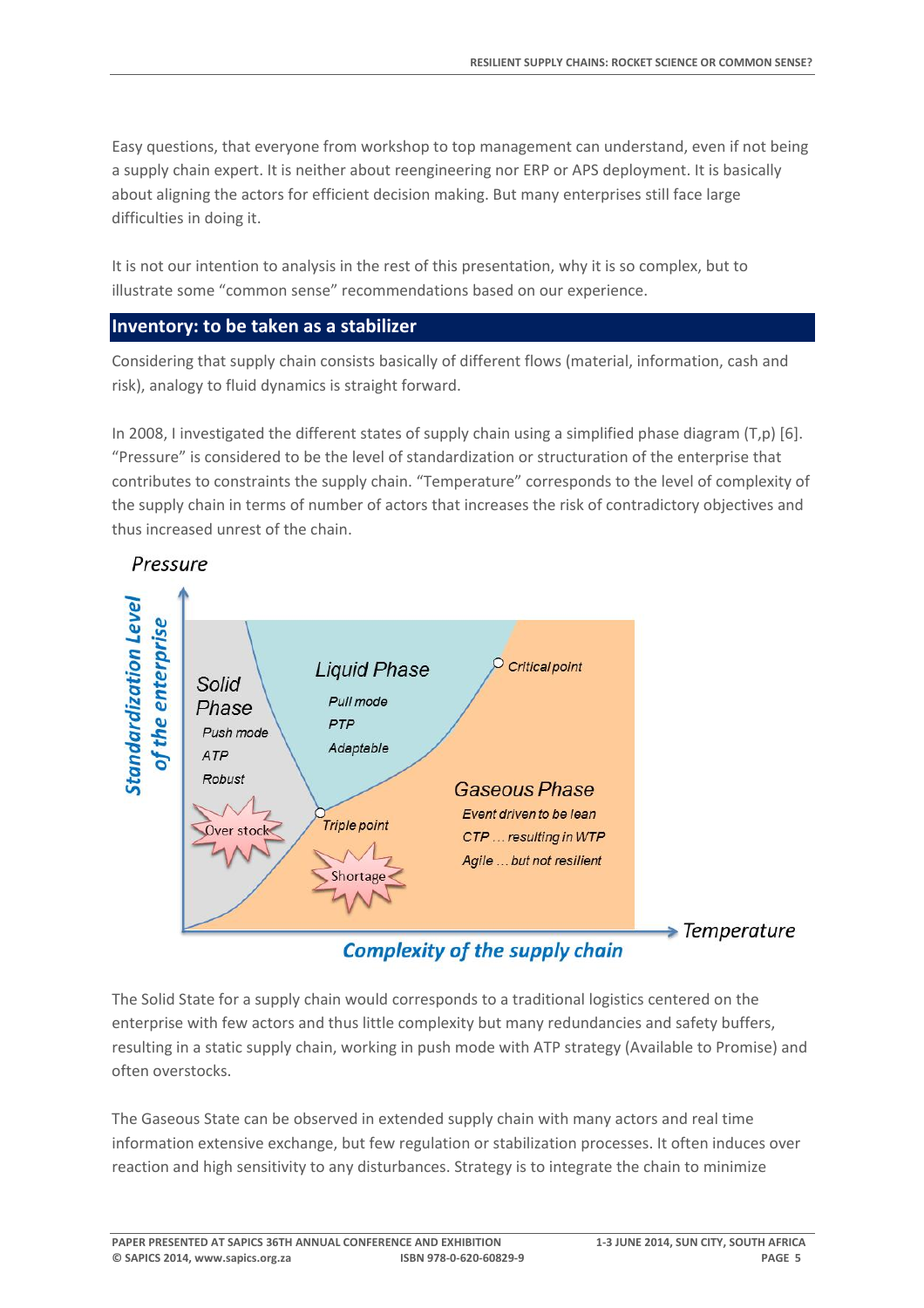inventory levels and perform CTP (Capable to Promise), but in fact it results more into "WTP" (Wish to Promise). Lean supply chain tends to distend and weaken the chain, being very agile but not resilient with high risk of total vaporization….

The Liquid State is capable to manage several actors while having structured the processes to ensure stability. PTP (Profitable to Promise) becomes possible, tradeoff between stock and service is supported by the pull mode, and supply chain is both stable and adaptable.

The next step is to master the speed of the liquid. The more "rapid" the flow and "thin" the pipe, the higher is the risk of unexpected turbulences leading to chaos. Buffers are thus key to "stabilize" the flow and benefit has to be taken from inventories at appropriate decoupling points. Since 2009, chaos and non‐linear dynamical system theory are used to model and understand complex manufacturing flows and try to prevent non linearity and instability of the flow. The idea is to have a simple way of assessing the Reynolds number of a given supply chain, to evaluate when there is a risk of transition to chaos. Several scientists have started to investigate that field as Pietro Romano [7] and Johannes H. Schleifenbaum [8], supported by extensive modelling, that we will not further discuss in present paper.

Reynolds number (Re) represents the ratio of inertial forces to viscous forces: laminar flow occurs at low Re whereas turbulent flow occurs at high Re. Thus for a flow in a pipe:

# $Re = \frac{Mean \, velocity \, of \, the \, fluid \, x \, Hy}$  and  $i$  and  $j$  and  $r$  and  $j$  and  $r$  and  $j$  and  $r$  and  $r$  and  $r$  are  $r$ Kinematic viscosity

In a simplistic but intuitive way, let us consider following analogy to have a dimensionless ratio:

Mean velocity = Speed to deliver (total cycle time / committed lead time) to assess supply chain velocity, i.e. how reactive I can deliver my customers, considering the total time that is needed to go through the extended supply chain

Hydraulic diameter = SC size (total number of SKU / number of finished goods) to assess the supply chain scope

Kinematic viscosity = Inventory speed (total coverage / total cycle time) to assess the inventory level taking into account the total length of the supply chain Thus:

$$
Re = \frac{\frac{Total\ cycle\ time}{Committed\ lead\ time}\ x\ \frac{Nber\ SKU}{Nber\ FG}}{\frac{Inventory\ coverage}{Total\ cycle\ time}} = \frac{Total\ cycle\ time\ ^2\ x\ \frac{Nber\ SKU}{Nber\ FG}}{Committed\ LT\ x\ Inventory\ coverage}
$$

If complexity is increasing with more SKUs or if committed lead time to customer decreases, Re will increase unless inventory coverage is also increased to stabilize the flow. If supply chain is extended by including additional actors (outsourcing strategy, multitier scheme) or by far sourcing, and inventory is expected to stay the same … Re will increase power 2 and instability may occur. On the opposite, any action leading to a total cycle time reduction will enable to decrease inventory coverage power 2, and standardization on component to decrease SKU number will also enable to decrease inventory level.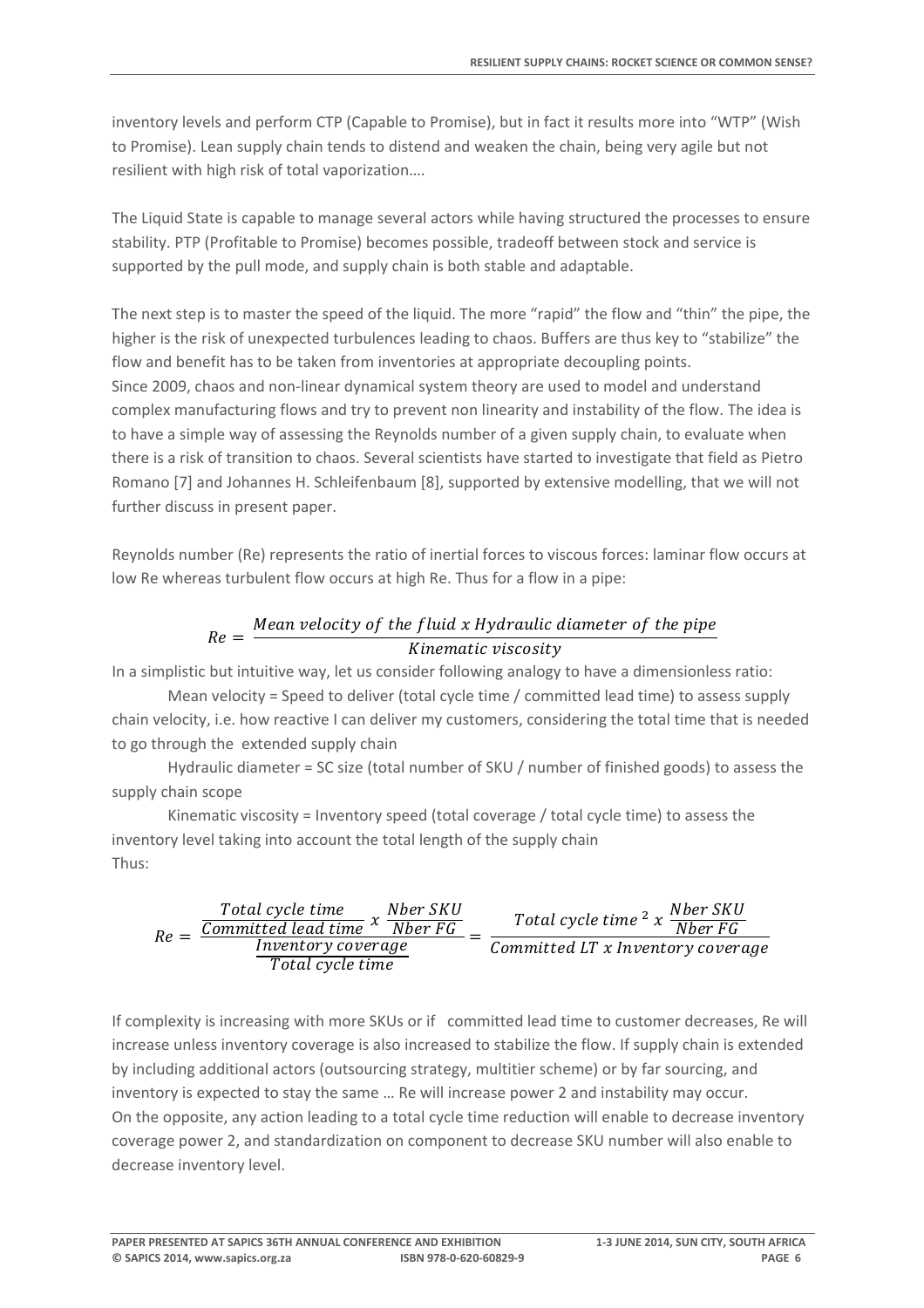So the problem one should seek solving is not to reduce inventory, but to balance inventory in the appropriate way and to position it at the best place along the supply chain to increase reactivity and mitigate risk.

By demonstrating this global approach, we convinced Finance Managers of a train manufacturer enterprise to better balance inventory objectives between Component and Integrator sites: the Component site inventory target level was increased, while the Integrator site inventory target level was decreased and the frozen horizon between the 2 sites was revised from 3 months to 2 weeks. This enabled to limit bullwhip effect when end customer demand fluctuation occurred and to decrease the global inventory level of the enterprise.

#### **S&OP: to be tailor‐made**

S&OP (Sales and Operations Planning) or SIOP (Sales, Inventory and Operations Planning) is not a new concept since Dick Ling from Oliver Wight first described it in 1987 according to the historical review made by A. Coldrick, D. Ling and Ch. Turner from Stratabridge in 2003 [9]. Many skilled professionals and researcher have written on that topic as Tom Wallace and Bob Stahl.

But in 2003, AMR announced that S&OP was still to be invented [10], in 2007 Aberdeen published a Research Brief announcing that despite 92% enterprise claiming having implemented a S&OP, only 62% considered having taken benefit of it [11] and in 2012, Aberdeen reported that 56% of companies outside Best‐in‐Class do not have a formal S&OP in place [12]…

As of today, S&OP pertinence is not questioned by anyone and understood as part of the enterprise governance process. S&OP is recognized as the tactical process enabling to align all the actors of the extended supply chain to synchronize their capacities and serve as a "drive belt" between the enterprise strategies and the operational capabilities. So why this key process is not yet deployed and mastered by all companies after more than 25 years of existence?

Back in late 90's, when S&OP concept was not yet so common in Europe, we were facing less difficulty to implement capacity planning processes in the enterprises. At that time, very few enterprises asked for an "S&OP process implementation", but they were asking us to "solve their capacity bottlenecks resulting in service level issues". By brainstorming on the capacity issues and on the type of decisions to be taken at various horizons, appropriate long/medium/short term planning processes were defined to anticipate the needed capacity levels. It was in fact easier than today, as no "off-the-shelves" solutions were preventing us from thinking!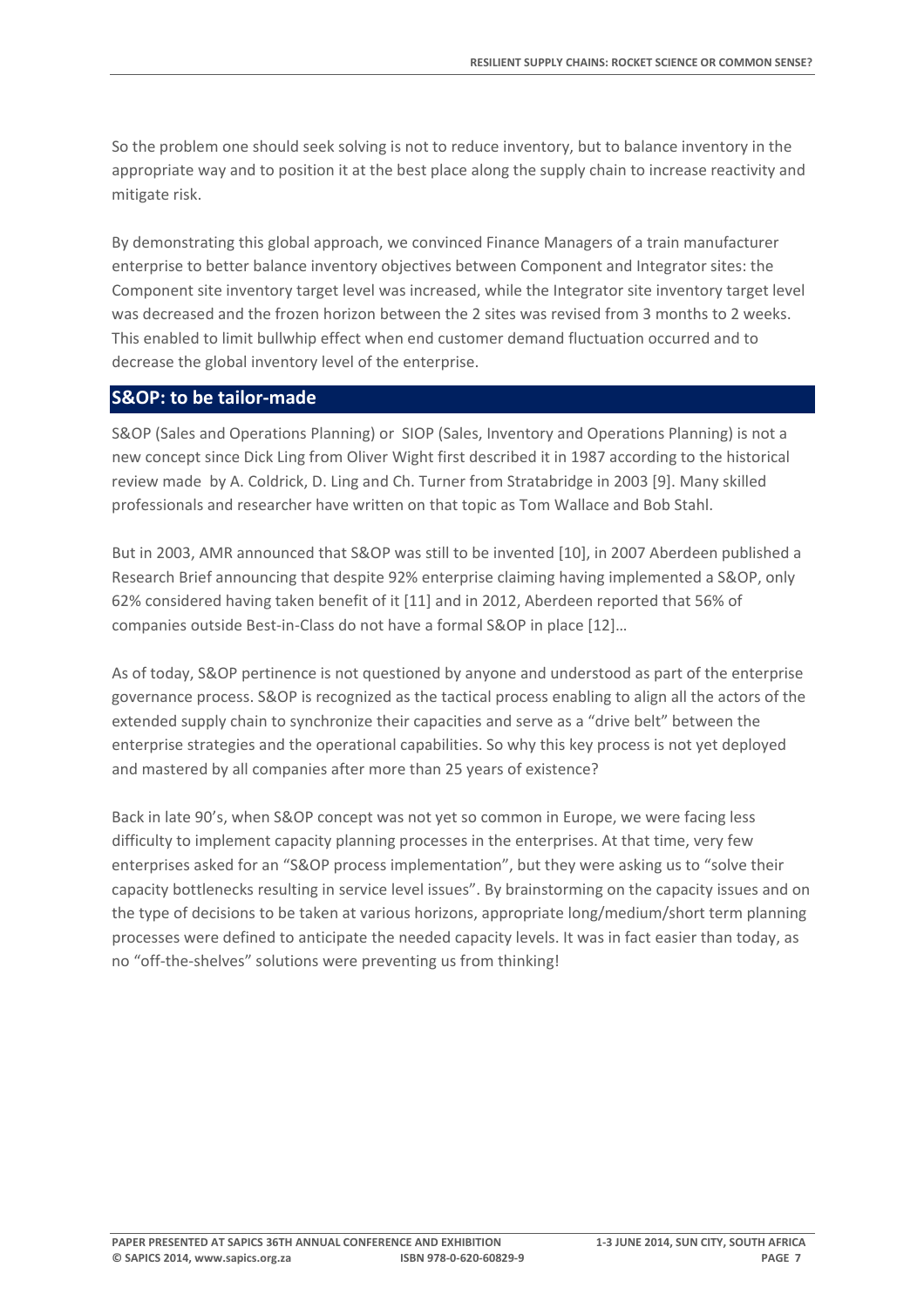

Return on experience is that designed planning models were all very different depending upon the enterprise, as illustrated hereafter.

A traditional ceramics sanitary furniture manufacturer was faced to the problem that the mold for a shower tray has to be used nonstop 100 days to produce every day 1 single piece, called a "raw", that has immediately to be painted and cooked to become the finish product, with batch constraints on the colors. Dilemma is thus: "For an order of 100 pieces of an exotic shape with an exotic color …. Shall I install 100 molds to produce the batch on day 1, but what shall I do with the 9900 remaining pieces (100 molds x 99 days) or shall I have 1 mold to produce the 100 pieces and find other shapes requiring the same color, or shall I refuse the order!" The company was used to sell what was on stock (typical after-war reconstruction market logic), but was now facing increasing competition and customer requiring specific products.

Developed planning strategy was:

- Medium term: forecasting and capacity planning performed at "shape" level to define the mold strategy on next 12 months, the installed molds becoming the frame for order intake and a constraints for production plan, as a "raw" piece has to be immediately colored and cooked (no possibility for semi‐finished inventory)
- Short term: allocation of the "raw" pieces first to the colors of order portfolio, second to the replenishment need for colors hold on inventory and third to "white" which is the high runner.

This approach enabled to secure the mold investments, to give better visibility to Sales for order acceptance and to conciliate MTS and MTO productions.

Stakes and challenges for a flat steel manufacturer are different. At each step of production, the product can either be a semi‐finished product to be further transformed or a finished item to be sold. Objective is to saturate all steps of production including the last one as galvanization. Question is thus at each step "shall I store or shall I further transform". The developed capacity planning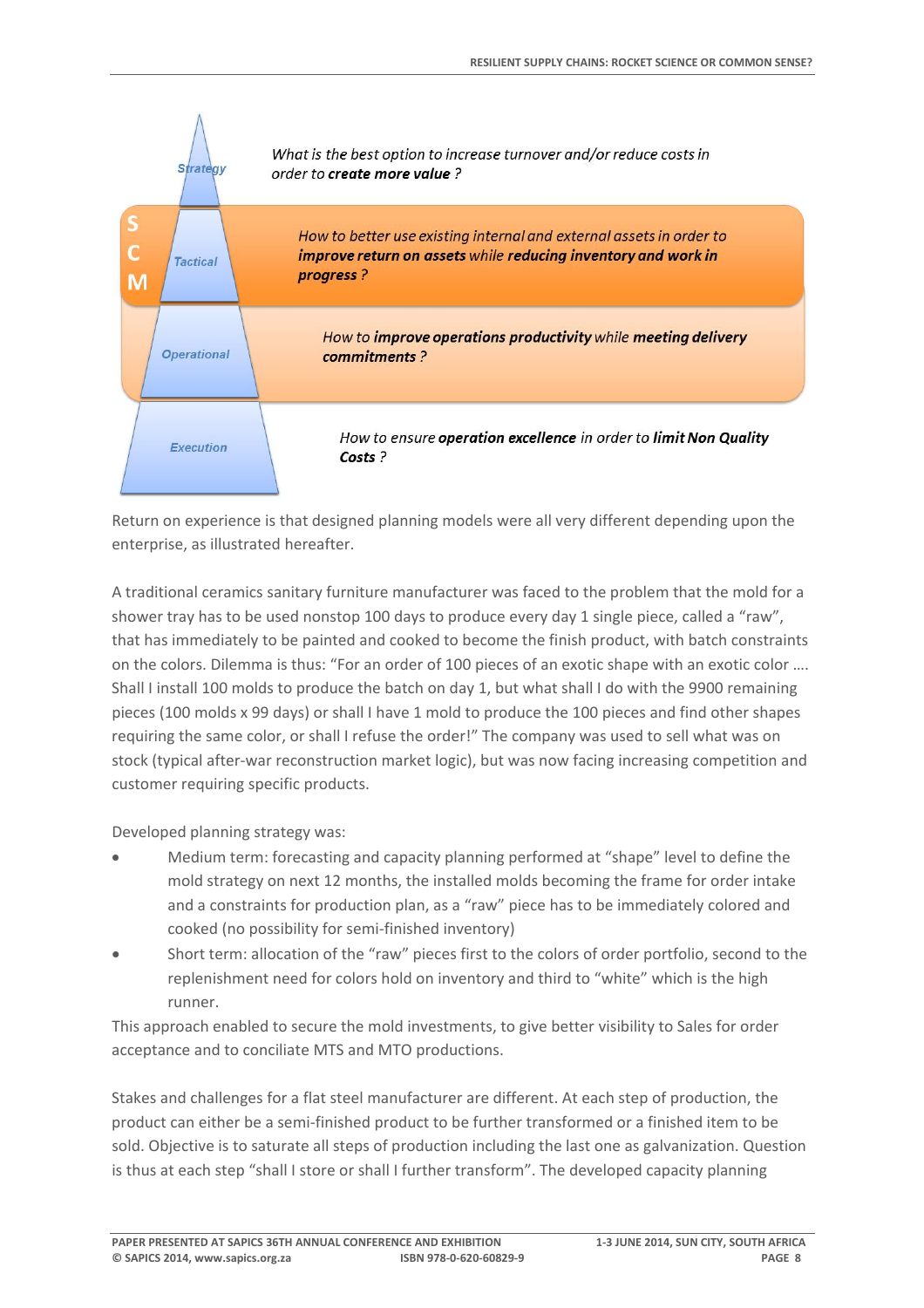model consisted in a simulation tool of the load versus a mix scenario, to provide sales forces with indications on what is profitable to sell.

Highly seasonal businesses as skiing material have to anticipate production up to 6 months before assortments/collections have been validated by customers and have to manage both very high runners and very exotic items. Initial strategy was to produce in advance "30% of everything and 100% of the C reference to have a full batch and free up capacity for the high runners in the distribution season" … but the 30% or 100% may result in 0% in case the product becomes a blockbuster or dead stock in case the product is not selected by the retailers! So new strategy was to ask Sales people, 6 months prior to collection selection, the items they were sure to sell (renting models, basic models) to saturate production capacity and thus free up the capacity in high season to produce the high value products in small series based on customer selection and first orders.

These three illustrations have been selected to demonstrate that it is not a standard solution, but the answer to a qualified issue that enables to solve the problem faced by the enterprise. Defining and implementing an S&OP process that will bring value to the enterprise thus requires first to understand the enterprise challenges.

#### **Supply Chain Model: one fits not all**

MTS (Make to Stock) production model that applies in most of fast moving consumer goods, automotive and pharmaceutical industries, has been extensively investigated and documented. Numerous concepts have been elaborated and tested as MRP, JIT, CPFR, DDMRP… It may seem complex due to the very rapid takt time and large series number, but in fact for those having experienced MTO (Make to Order), ATO (Assemble to Order), CTO (Configure to Order) or ETO (Engineer to Order) … it looks quite predictable and easy.

How many professionals from automotive industries have failed in trying to force their way of working in small series businesses? But music player experienced that very slow takt time is more difficult to achieve accurately then a rapid one.

Let us try to apply the Re analogy. Below figures are only orders of magnitudes based on average order of magnitude we observed: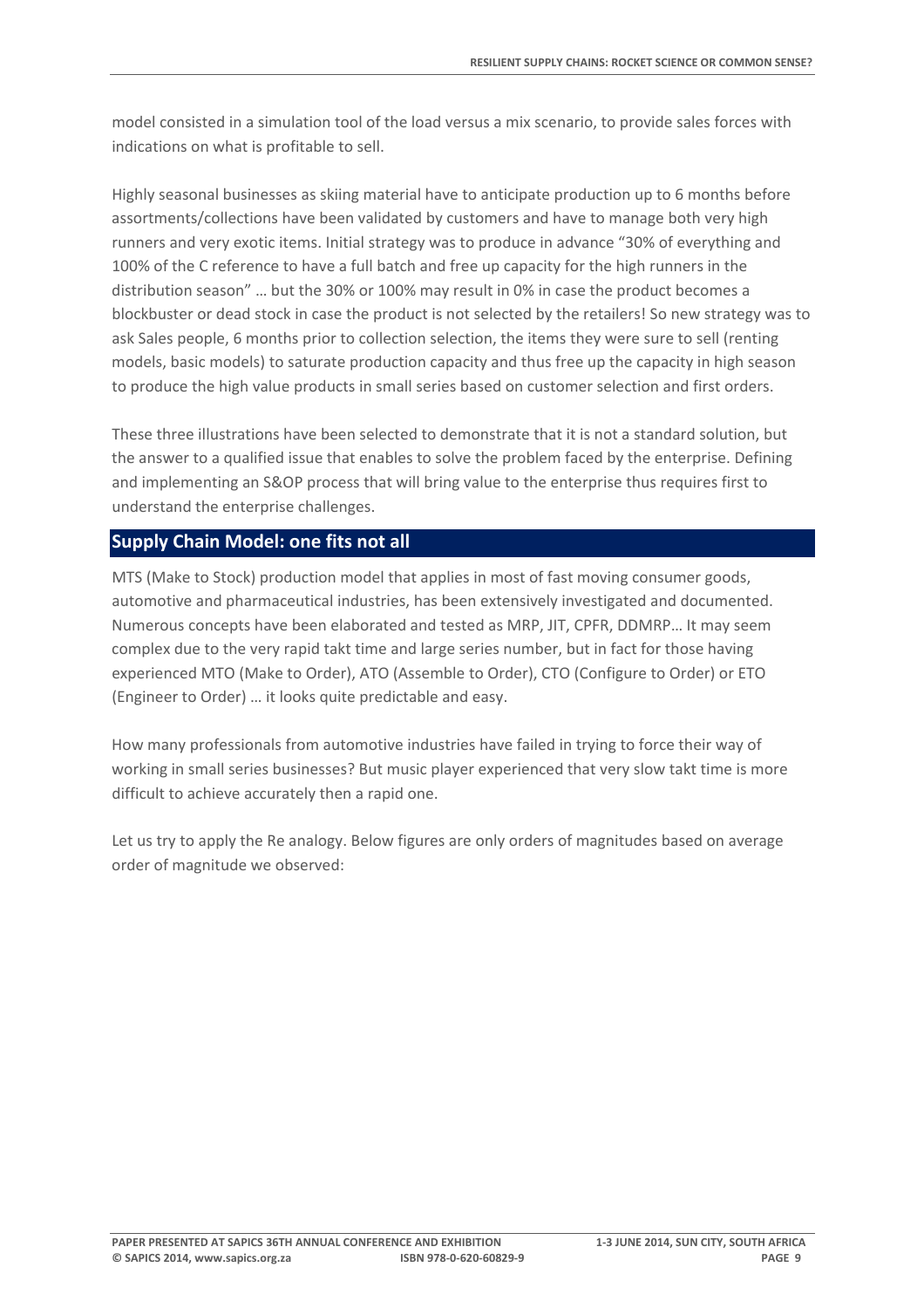|                            | <b>MTS business</b><br><b>Automotiv T1</b> | <b>ETO business</b><br><b>Heavy Equipement</b> |
|----------------------------|--------------------------------------------|------------------------------------------------|
| <b>Total Cycle Time</b>    | 3 months                                   | 24 months                                      |
| <b>Committed Lead Time</b> | 1 week                                     | 24 months                                      |
| TCT / CLT                  | 12                                         | 1                                              |
| <b>Total SKU Nber</b>      | 5000                                       | 50000                                          |
| <b>Finished Goods Nber</b> | 500                                        | 10                                             |
| SKU / FG                   | 10                                         | 5000                                           |
| Inventory coverage         | 1 month                                    | 12 months                                      |
| Inventory / TCT            | 0,33                                       | 0,5                                            |
| Re                         | 360                                        | <i>10 000</i>                                  |

Despite low takt time, heavy equipment industries corresponding to small series businesses are much more complex than repetitive manufacturing, and risk of transition to chaos in the Supply Chain is critical.

Based on our experience we will now review the main challenges for the xTO models and propose some food for thought.

## **MTO: Make to Order**

Enterprises having developed a wide range of products corresponding to customer specific requirements cannot afford to hold on stock all the potential finished product and will prefer MTO model. Issue is then to have the capacity and components available when the customer places an order in order to limit the committed lead time to the manufacturing cycle instead of the total cycle time including the supplier lead time. S&OP process is thus key to anticipate the needed capacity level and consumption forecasts on components must be established based on historical consumption and mix evaluation. The Customer Service performing the order entry process must also be capable to assess based on information provided by Planning what is feasible to secure the on time delivery level. It has thus to rely on a sound CTP (capable to promise) process. Execution must be accurate and reliable to achieve what has been committed, as there is no buffer stock. In case of late deliveries, rescheduling is mandatory to assess the effective level of free capacity that can be used to take new orders while catching up the backlog.

A fasteners manufacturer for Aerospace industry had a very poor service level (less than 65%) and launched a brainstorm on how to improve his service level over 90%. The enterprise strategy was to have no stock (pure MTO), to make no investment on capacity and to take all potential orders with the lead time asked by the market … so basically he was operating in WTP mode (wish to promise), that was intrinsically incompatible with his service level improvement target. Recommendation was thus to either restraint the order entry based on existing capacity level, or to increase significantly the capacity level to be constantly oversized, or to work on standardization of the process to enable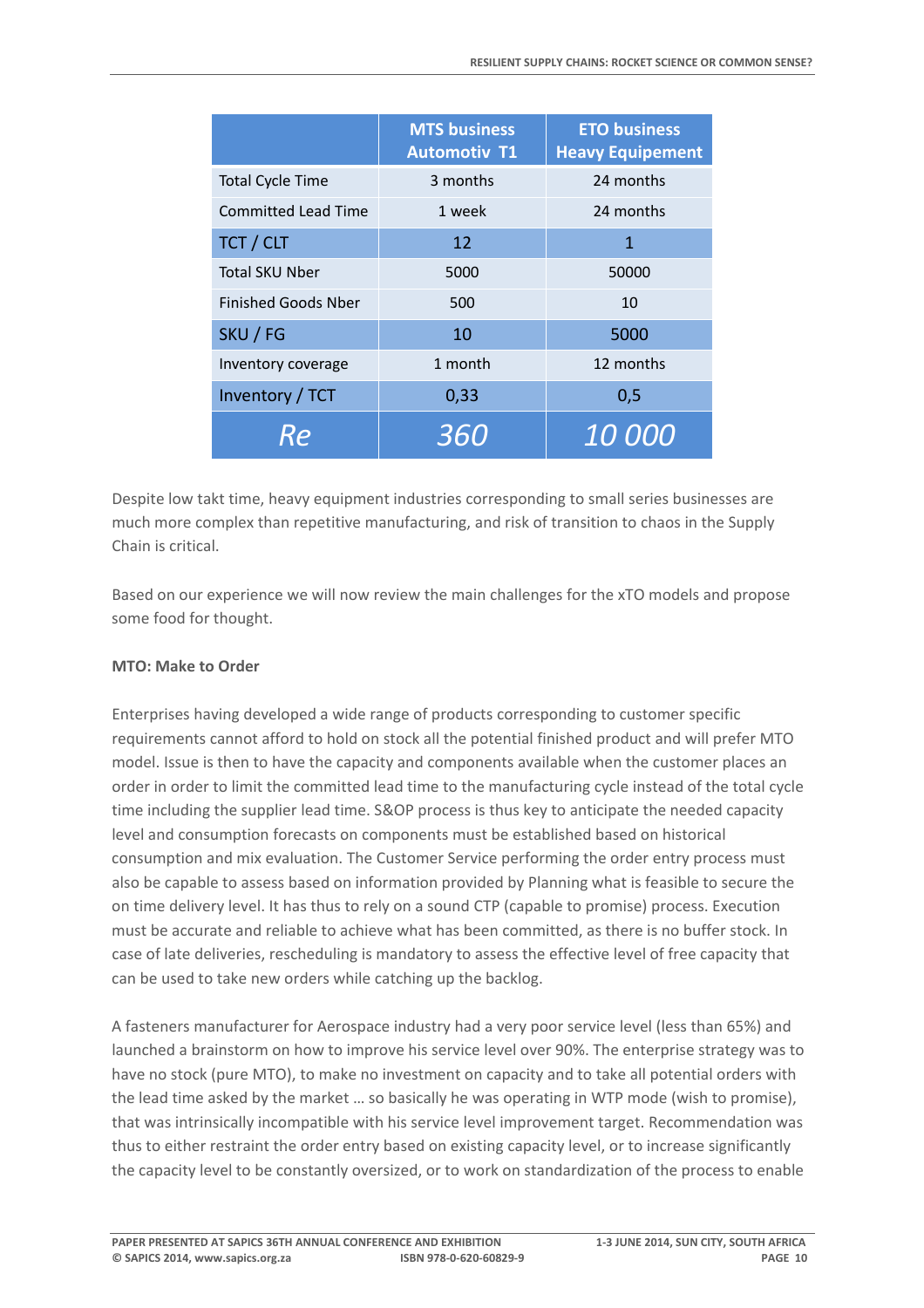anticipation of rough machining and build stock on these, … or to deal with the poor service level and work with the Aerospace customers that very often also delay their needs.

Additional challenge is that often enterprises are managing both MTS and MTO at the same time. Capacity reservation has thus to be taken into account into the MPS (Master Production Schedule) for the MTO volume and production of finished goods hold on stock will serve as a regulator to saturate capacity or to free up capacity in case of strong MTO demand fluctuation. Ease to say, but often not well managed.

## **ATO: Assemble to Order**

Standardization at the engineering level enables some enterprises to build the different products or solutions as an assembly of standard semi-finished goods or sub-assemblies that are made to stock. It enables to reduce the delivery lead time and to better balance the production on the sub‐ assemblies items.

A delivered product will thus use MTS for first step producing the sub‐assemblies and MTO for the last step of production. This approach is close to late differentiation techniques, and challenge is then to perform the MPS at the right level, i.e. on the sub‐assemblies, with a FAS (Final Assembly Schedule) for the last step of production.

In case of project driven heavy manufacturing, like in gas turbines, several projects are competing for the same resource: engineering for design phase, sub‐assemblies as blades, assembly lines or plot for the turbine. Current observed bad practice is that the project manager shouting the most will get the resources … Thus ATO model requires implementing a project portfolio management process to enable arbitration between the different projects, thus customers, in order to maximize profit of the enterprise by allocating the bottleneck resource to the project bringing the most profit and/or having the best chance to be completed on time.

## **CTO: Configure to Order**

The CTO model (Configure to Order) is similar with ATO, but engineering phase is shorter as based on a configurator and usually projects are smaller. To get full benefit from a CTO model, the challenge is to be capable to have an on line configurator to support the order entry process and have in fact the customer "designing" the solution he wants. Best example is in computer industry, but it is also developed for other medium size equipment as pump and valves.

#### **ETO: Engineer to Order**

We will focus on heavy manufacturing ETO enterprise as train and aircraft manufacturers, shipyards, power plant equipment manufacturers, construction sites, manufacturing units or handling facilities manufacturers. These enterprises are project driven and customer specifications often require tailor‐ made solutions: it ranges from small series to unit production.

Small series are most of the time produced on a FAL (Final Assembly Line) inspired from automotive industry that is moving the product between different positions to optimize the foot print for all the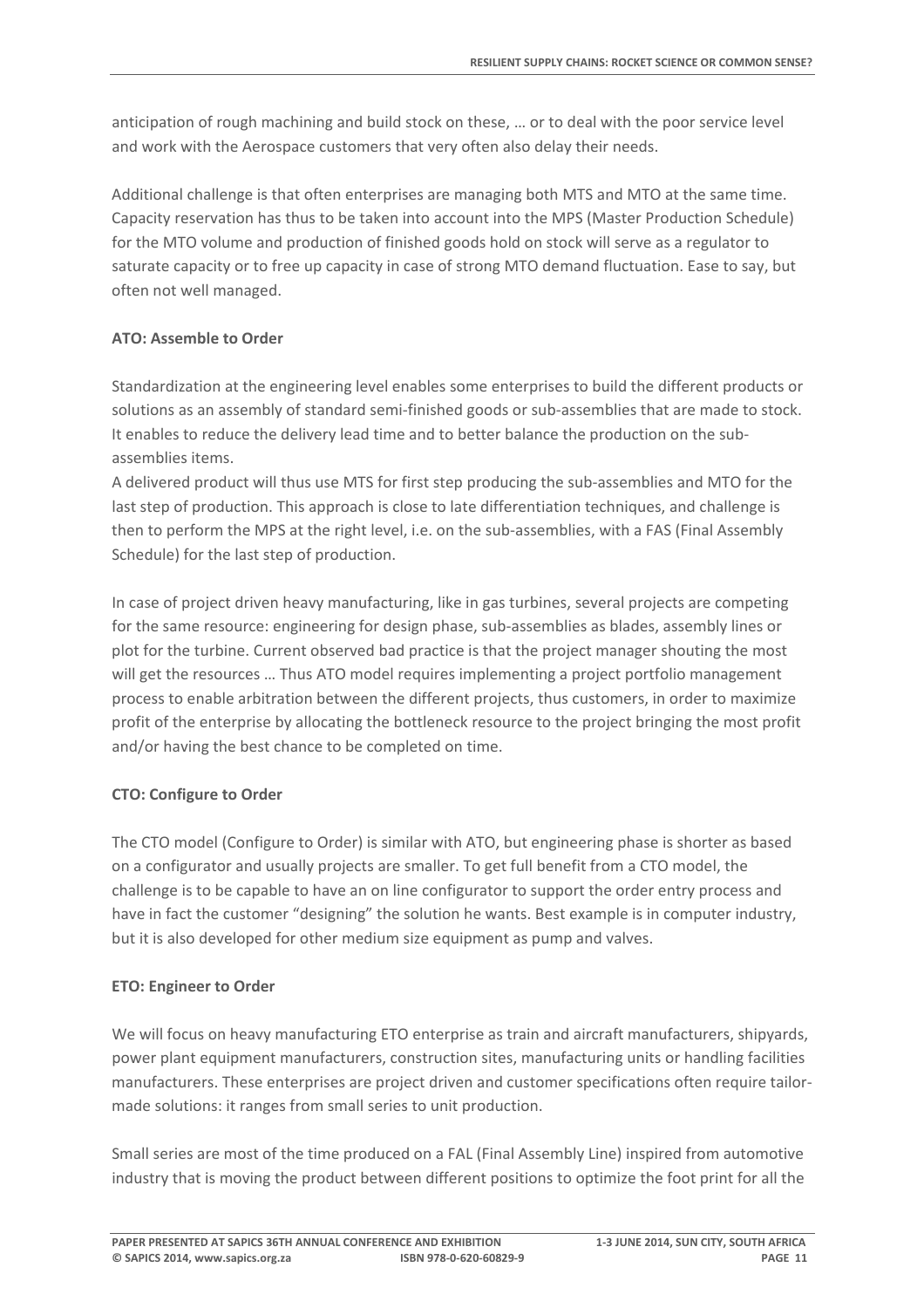material to be mounted and balance the workload to ease the access to the product for the operators. Unit production is usually on plot or even mobilizing an entire workplace as for shipyards.

Resources are allocated between the lines and specific skills usually work on several lines at the same time. As described for ATO, one of the challenges is to arbitrate on the resource allocation between the different projects, in a more subjective way then just based on the shouting capability of the project manager. So project portfolio management in line with a global S&OP process is key.

Additional challenge for these supply chains is the synchronization of all the flows to be capable to deliver the finished product: 1 part over 5000 can block the delivery. Critical process to be put under control is thus Missing Part Management, which consists in both anticipating/preventing any missing part and reimbursing them to the line if they finally are missing. This process relies most of the time on excel analysis and daily communication with the shop floor and the suppliers, due to the lack of accuracy of data in the ERP. Engineering Change Management process is also critical to evaluate the impact on the material availability.

Order portfolio gives visibility on a large horizon … but many things can change before the horizon is reached, which induces high level of fuzziness in the visibility.

A turbine and generator manufacturer had implemented an ERP with MRP concept "to procure in Just in Time and thus decrease inventory". But operational were complaining of the resulting additional workload bringing no added value, and they continued to follow the project material procurement under excel spreadsheet. Were operational resistant to change or was there claim legitimate? This enterprise was pure ETO base with very little standardization … so most of the material was ordered only on a spot base, and never reordered. First year led to over 40 000 SKU creation, with similar volumes anticipated for the coming years. Standard lead time per commodities had been defined to speed up the item sheet creation, but as BOM creation was often late and the MRP could not order in the past, the planned order was positioned after the need date by the system. So the planner had to re key manually the real need date in the system or to give to the Purchaser a separate file with the correct need date to conduct the supplier selection. So basically the MRP concept was not appropriate for their type of business and a shared excel spreadsheet was far more efficient to follow the material availability

Lesson learned is that xTO type of businesses requires careful evaluation of the problems to be solved, to assess processes to be implemented.

#### **Supply Chain Management: part of enterprise governance**

The word "Governance" was inherited in the XIV century from the French word "Governance" used to designate the action of governing. It is defined by Jan Kooiman in his famous "Governing as Governance" book in 1993 as a "process of interaction between different societal and political actors and the growing interdependencies between the two as modern societies become ever more complex, dynamic and diverse" [13].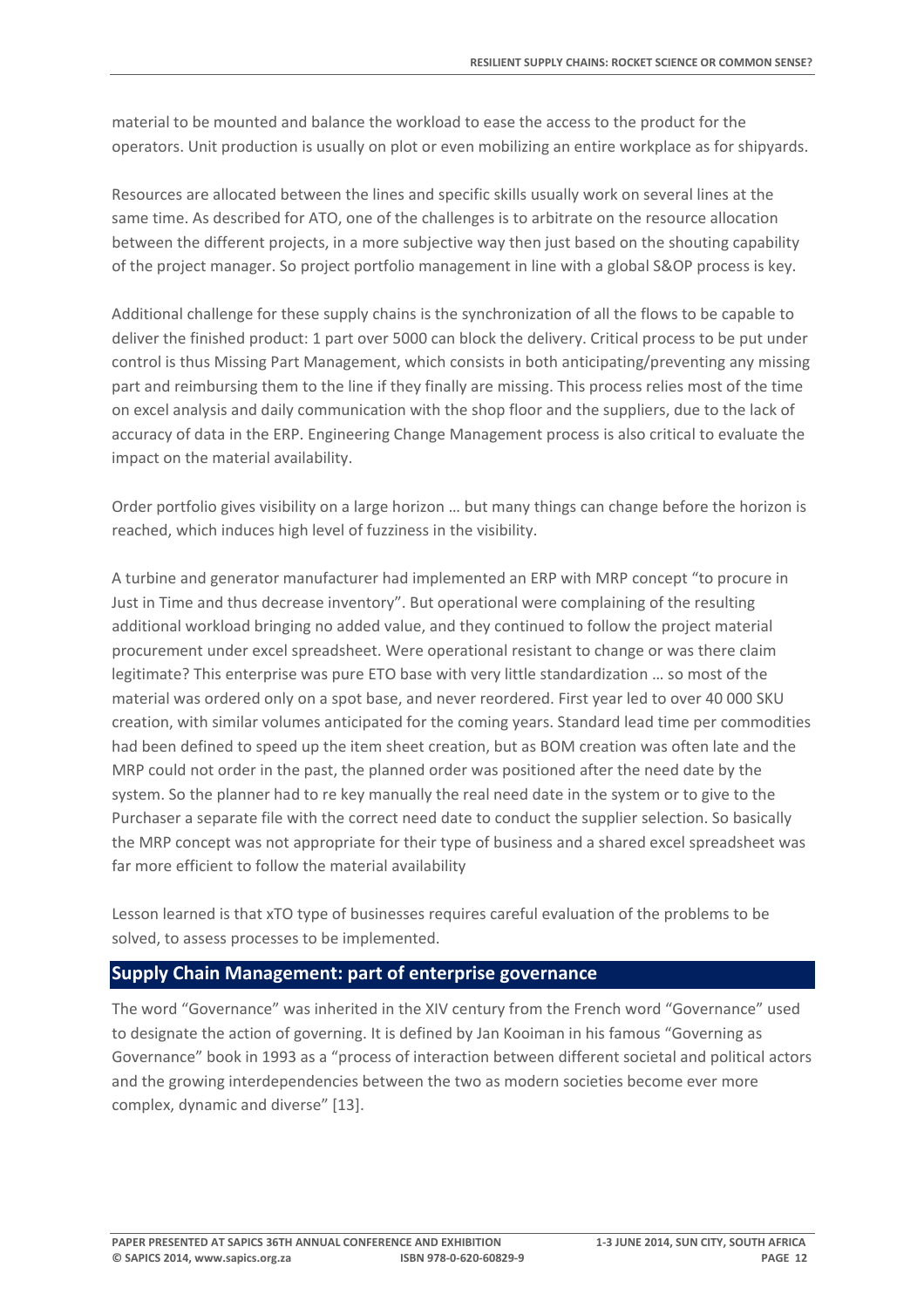The enterprise being a societal-political system in itself with various actors interacting, S&OP process has to be considered as part of the governance process of the enterprise to better anticipate market evolution impacts and related risk issues.

But SCM functions, that are leading the S&OP process, still face some issues to be positioned at the right level in the enterprise. The Supply Chain Manager should be at same level as the Operations, Sourcing and Sales managers to act as a referee, but it often a level lower, under the CEO.

Brainstorm will CFOs and SCM conducted by Decision Value and Consulting Approach in 2010 on Financial Shared Service Centers, led to the conclusion that Finance and SCM share common objectives and needs.



FSSC initiatives have started with the transactional level (level 1) in charge of producing financial data and reporting by consolidating the information from controllers to ensure transversal visibility. Next step for FSSC is to position themselves on the decisional level (level 2) to support the enterprise with the appropriate "what if" scenarii evaluation. Thus after having "outsourced" the level 1 to external partners and the information systems to the IT department, more and more CFOs are re‐ insourcing the level 1 to master the data and the system evolutions in order to achieve what FSSC level 2 requires.

Synergy with SCM department is obvious:

- SCM needs transversal visibility, and could benefit from the FSSC data basis
- S&OP is (or should be) a "what if" process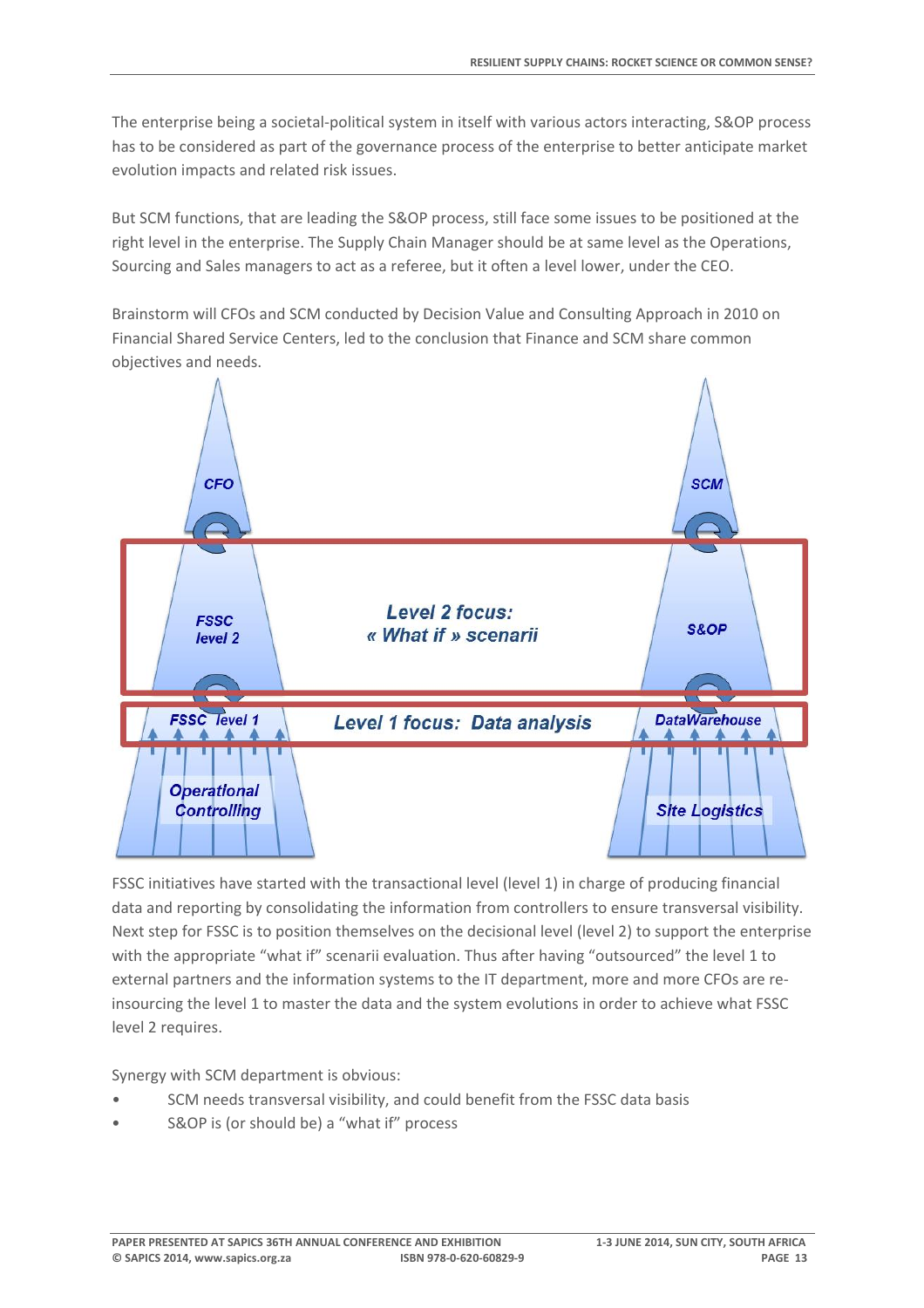So our brainstorm ended in 2010 with the quite provocative question of why not positioning the SCM under the CFO? This would guaranty a neutral position between operation and sales, and would ensure SCM recognition in the enterprise governance process.

#### **Conclusion**

Ancient text Yi Jing (Book of Changes) announces: "The only fact that will never change, is that everything is on constant change". Champion enterprise is thus the one that achieve to master adaptability in order to make an opportunity out of any disruptions. Supply chain management is a key asset to enable enterprise adaptability.

Is it rocket science? Yes and no. No, because it is essentially about applying common sense to identify the real problems to be solved. Yes, because inappropriate solutions are often imposed before the problem has been correctly assessed, so it feels like rocket science to resist to it.

## **References**

- Dr Rafe Sagarin, answer to an audience question at the January 24, 2012 Signature Lecture for the Centre for International Governance Innovation in Waterloo, Ontario, Canada.
- "How to build a resilient, robust, flexible and agile supply chain" published by Jan Husdal on Jan Husdal's Blog, January 8th, 2010
- "Building the Resilient Supply Chain" by Martin Christopher and Helen Peck from Cranfield School of Management, International Journal of Logistics Management, Vol.15, N°2, 2004
- "A trade‐off between agility and resilience" by Erol Gelenbe and Yu Wang from Imperial College of London, Proceedings of the 13th Turkish Symposium on Artificial Intelligence and Neural Networks, 2004
- "The Difference between Agility and Resiliency, and Why These Concepts Are Important in Mastering Turbulence" published by Joseph McCann on the Blog The Conference Board, 17th Dec. 2012
- " La supply chain dans tous ses états" by Sonia Daviaud, Logistiques Magazine, April 2008, n°227
- « How can fluid dynamics help supply chain management ? » by Pietro Romano, International Journal of Production Economics, Vol. 118, issue 2, 2009
- "Turbulence in Production Systems Fluid Dynamics and its Contributions to Production Theory" by H. Schleifenbaum, J.Y. Uam, G. Schuh and C. Hinke, Proceedings of the World Congress on Engineering and Computer Science in San Francisco, 2009 Vol II
- "Evolution of S&OP from Production Planning to Integrated Decision Making" by A. Coldrick, D. Ling & Ch. Turner, Stratabridge, 2003
- "Demand‐Driven Supply Networks Require a New S&OP Process" by Larry Lapide, AMR Report, 2003
- Aberdeen Research Brief on "Sales and Operations Planning Solution Provider Guide: Executive S&OP Landscape" by Nari Viswanathan, September 2007
- Aberdeen Analyst Insight on "S&OP: A critical Process for Superior Performance" by Bryan Ball, September 2012
- "Governing as Governance" by Jan Kooiman, first ed. In 1993, Sage 2003, ISBN 0761940367